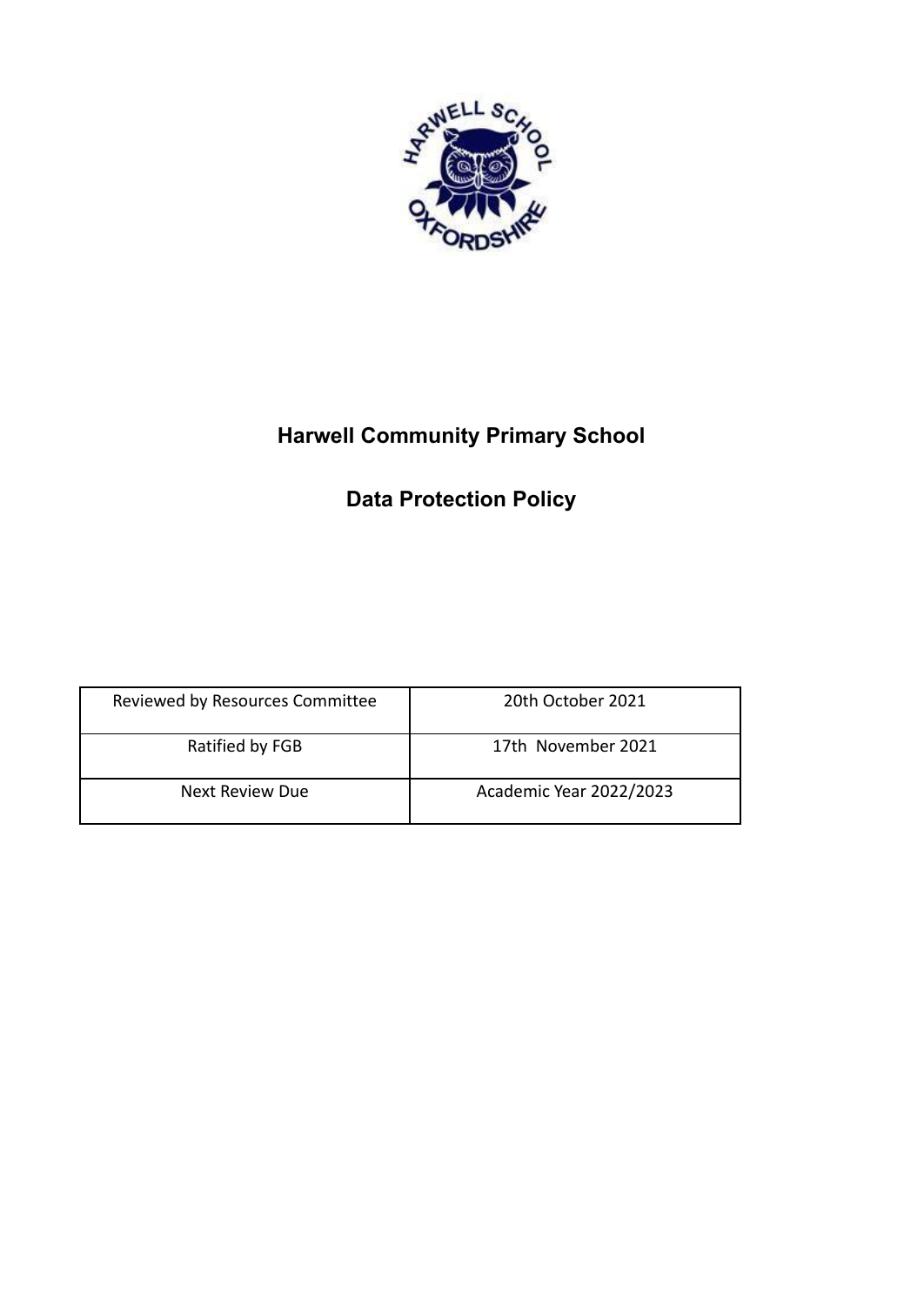## **Contents**

- 1. Aims
- 2. Legislation and guidance
- 3. Definitions
- 4. The data controller
- 5. Roles and responsibilities
- 6. Data protection principles
- 7. Collecting personal data
- 8. Sharing personal data
- 9. Subject access requests and other rights of individuals
- 10. Parental requests to see the educational record
- 11. Biometric recognition systems
- 12. CCTV
- 13. Photographs and videos
- 14. Data protection by design and default
- 15. Data security and storage of records
- 16. Disposal of records
- 17. Personal data breaches
- 18. Training
- 19. Monitoring arrangements
- 20. Links with other policies
- Appendix 1: Personal data breach procedure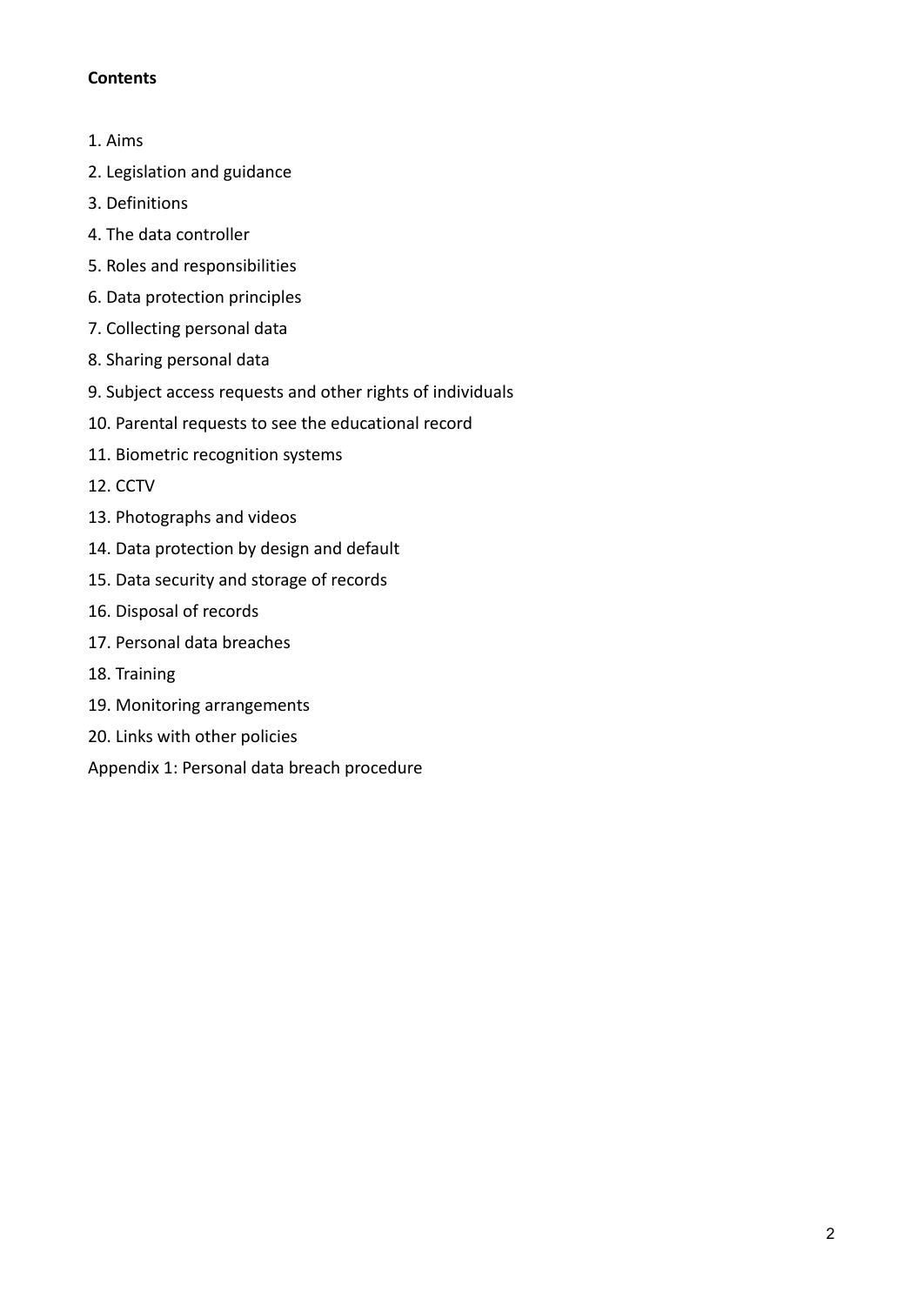## **1. Aims**

Harwell Community Primary School aims to ensure that all personal data collected about staff, pupils, parents, governors, visitors and other individuals is collected, stored and processed in accordance with UK data protection law. This policy applies to all personal data, regardless of whether it is in paper or electronic format.

## **2. Legislation and guidance**

This policy meets the requirements of UK General Data Protection Regulation (UK GDPR) – the EU GDPR was incorporated into UK legislation, with some amendments, by [The Data Protection,](https://www.legislation.gov.uk/uksi/2020/1586/made) [Privacy and Electronic Communications \(Amendments etc\) \(EU Exit\) Regulations 2020](https://www.legislation.gov.uk/uksi/2020/1586/made)

#### [Data Protection Act 2018 \(DPA 2018\)](http://www.legislation.gov.uk/ukpga/2018/12/contents/enacted)

It is based on guidance published by the Information Commissioner's Office (ICO) on th[e](https://ico.org.uk/for-organisations/guide-to-the-general-data-protection-regulation-gdpr/) [GDPR](https://ico.org.uk/for-organisations/guide-to-the-general-data-protection-regulation-gdpr/)

In addition, this policy complies with regulation 5 of the **Education (Pupil Information)** (England) [Regulations 2005](http://www.legislation.gov.uk/uksi/2005/1437/regulation/5/made), which gives parents the right of access to their child's educational record.

| . Definitions                              |                                                                                                                                                                                                                                                                                                                                  |
|--------------------------------------------|----------------------------------------------------------------------------------------------------------------------------------------------------------------------------------------------------------------------------------------------------------------------------------------------------------------------------------|
| Term                                       | <b>Definition</b>                                                                                                                                                                                                                                                                                                                |
| Personal data                              | Any information relating to an identified, or<br>identifiable individual.<br>This may include the individual's:<br>Name (including initials)<br>Identification number<br>Location data<br>Online identifier, such as a username<br>It may also include factors specific to the<br>individual's physical, physiological, genetic, |
| <b>Special categories of personal data</b> | mental, economic, cultural or social identity.<br>Personal data which is more sensitive and so<br>needs more protection, including information<br>about an individual's:<br>Racial or ethnic origin<br>Political opinions<br>Religious or philosophical beliefs<br>Trade union membership<br>Genetics                            |

## **3. Definitions**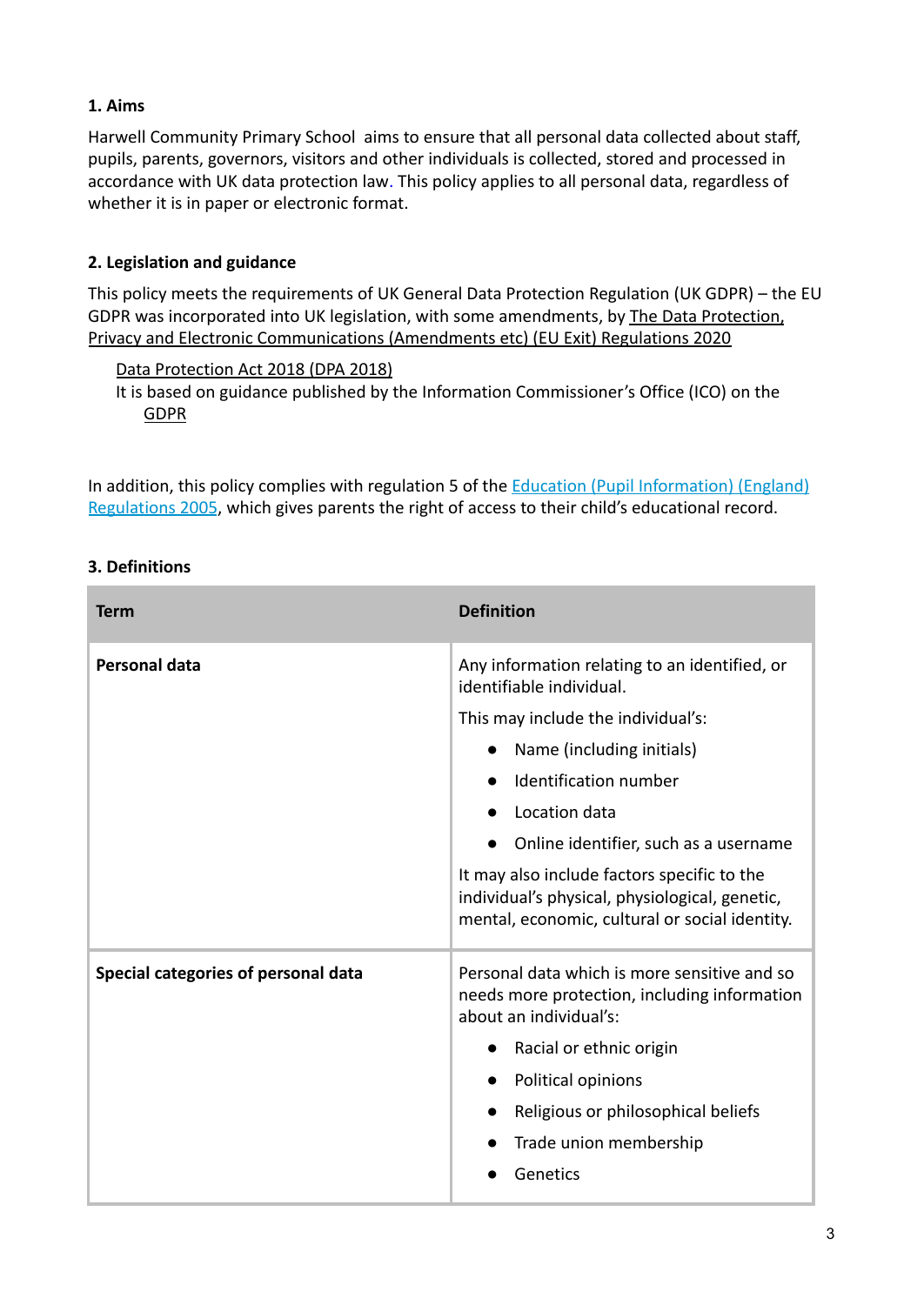|                      | Biometrics (such as fingerprints, retina<br>and iris patterns), where used for<br>identification purposes<br>Health - physical or mental<br>Sex life or sexual orientation                                                       |
|----------------------|----------------------------------------------------------------------------------------------------------------------------------------------------------------------------------------------------------------------------------|
| <b>Processing</b>    | Anything done to personal data, such as<br>collecting, recording, organising, structuring,<br>storing, adapting, altering, retrieving, using,<br>disseminating, erasing or destroying.<br>Processing can be automated or manual. |
| Data subject         | The identified or identifiable individual whose<br>personal data is held or processed.                                                                                                                                           |
| Data controller      | A person or organisation that determines the<br>purposes and means of processing of<br>personal data.                                                                                                                            |
| Data processor       | A person or other body, other than an<br>employee of the data controller, who<br>processes personal data on behalf of the data<br>controller.                                                                                    |
| Personal data breach | A breach of security leading to the accidental<br>or unlawful destruction, loss, alteration,<br>unauthorised disclosure of, or access to<br>personal data.                                                                       |

#### **4. The data controller**

Our school processes personal data relating to parents, pupils, staff, governors, visitors and others, and therefore is a data controller.

The school is registered as a data controller with the ICO and will renew this registration annually or as otherwise legally required.

## **5. Roles and responsibilities**

This policy applies to **all staff** employed by our school, and to external organisations or individuals working on our behalf. Staff who do not comply with this policy may face disciplinary action.

#### **5.1 Governing board**

The governing board has overall responsibility for ensuring that our school complies with all relevant data protection obligations. The governing board will appoint a Link Governor who will report on compliance to the Full Governing Body.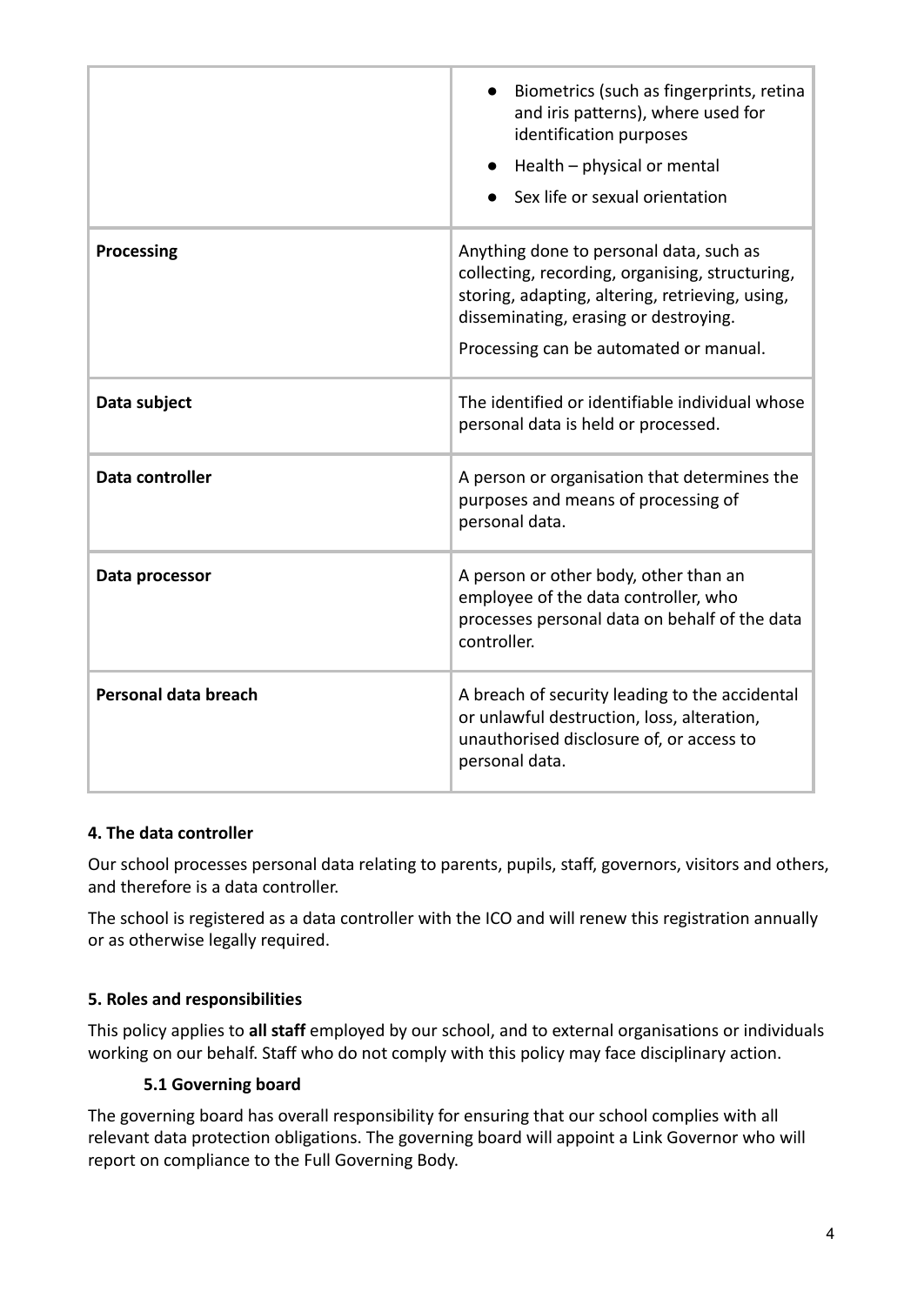## **5.2 Data protection officer**

The data protection officer (DPO) is responsible for overseeing the implementation of this policy, monitoring our compliance with data protection law, and developing related policies and guidelines where applicable.

The DPO will provide an annual report of their activities directly to the governing body and, where relevant, report to the FGB their advice and recommendations on school data protection issues.

The DPO is also the first point of contact for individuals whose data the school processes, and for the ICO.

Full details of the DPO's responsibilities are set out in their job description.

Our DPO is Jane Moreton and is contactable via the school office.

## **5.3 Headteacher**

The headteacher acts as the representative of the data controller on a day-to-day basis.

## **5.4 All staff**

Staff are responsible for:

- Collecting, storing and processing any personal data in accordance with this policy
- Informing the school of any changes to their personal data, such as a change of address
	- o they are responsible for updating their own data via ESS Lite
- Disposing of confidential waste appropriately
- Contacting the DPO and Link Governor in the following circumstances:
	- o With any questions about the operation of this policy, data protection law, retaining personal data or keeping personal data secure
	- o If they have any concerns that this policy is not being followed
	- o If they are unsure whether or not they have a lawful basis to use personal data in a particular way
	- o If they need to rely on or capture consent, draft a privacy notice, deal with data protection rights invoked by an individual, or transfer personal data outside the European Economic Area
	- o If there has been a data breach
	- o Whenever they are engaging in a new activity that may affect the privacy rights of individuals
	- o If they need help with any contracts or sharing personal data with third parties

## **6. Data protection principles**

The GDPR is based on data protection principles that our school must comply with.

The principles say that personal data must be:

● Processed lawfully, fairly and in a transparent manner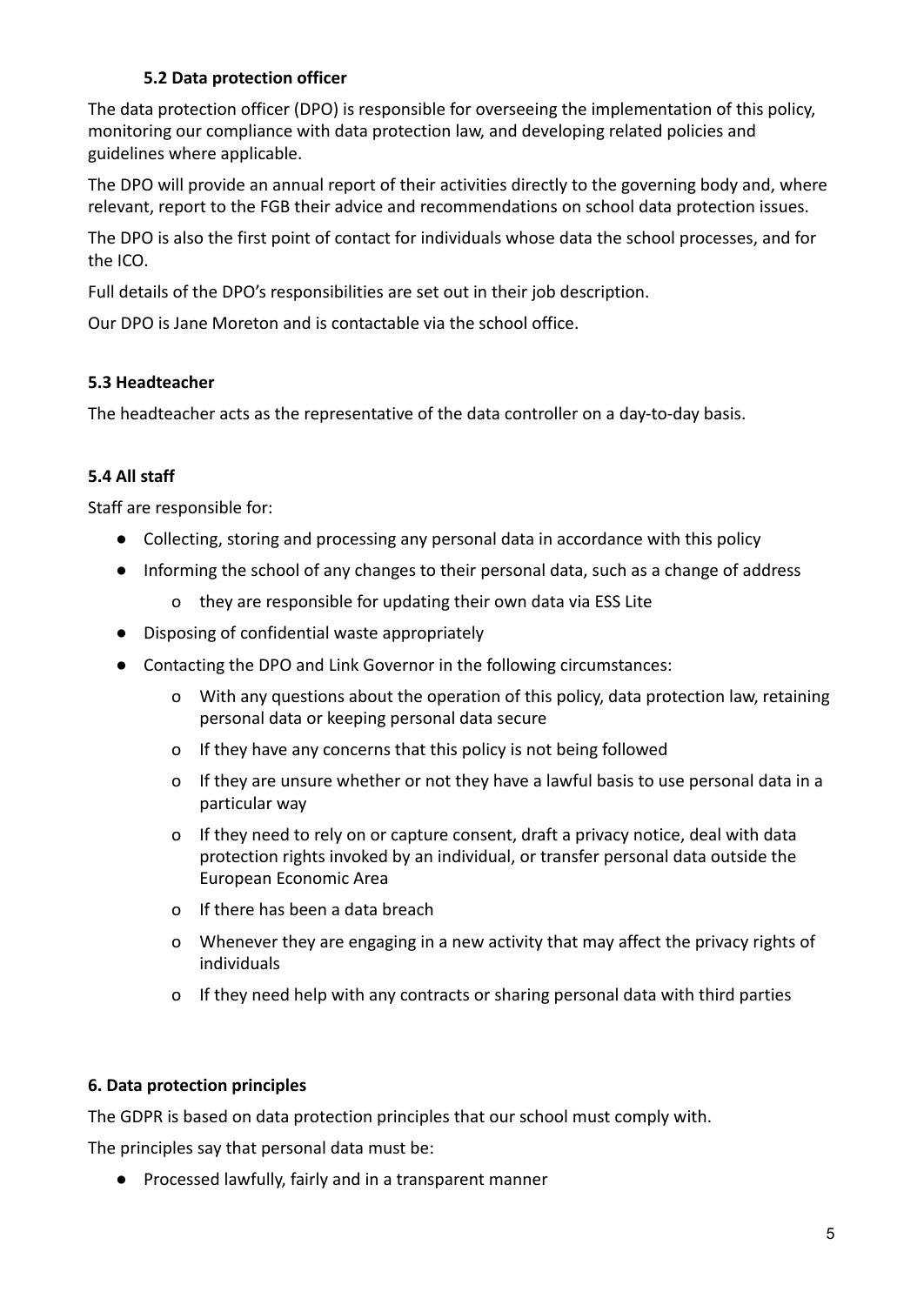- Collected for specified, explicit and legitimate purposes
- Adequate, relevant and limited to what is necessary to fulfil the purposes for which it is processed
- Accurate and, where necessary, kept up to date
- Kept for no longer than is necessary for the purposes for which it is processed
- Processed in a way that ensures it is appropriately secure

This policy sets out how the school aims to comply with these principles.

### **7. Collecting personal data**

#### **7.1 Lawfulness, fairness and transparency**

We will only process personal data where we have one of 6 'lawful bases' (legal reasons) to do so under data protection law:

- The data needs to be processed so that the school can **fulfil a contract** with the individual, or the individual has asked the school to take specific steps before entering into a contract
- The data needs to be processed so that the school can **comply with a legal obligation**
- The data needs to be processed to ensure the **vital interests** of the individual e.g. to protect someone's life
- The data needs to be processed so that the school, as a public authority, can perform a task **in the public interest,** and carry out its official functions
- The data needs to be processed for the **legitimate interests** of the school or a third party (provided the individual's rights and freedoms are not overridden)
- The individual (or their parent/carer when appropriate in the case of a pupil) has freely given clear **consent**

For special categories of personal data, we will also meet one of the special category conditions for processing which are set out in the GDPR and Data Protection Act 2018.

If we offer online services to pupils, such as classroom apps, and we intend to rely on consent as a basis for processing, we will get parental consent (except for online counselling and preventive services).

Whenever we first collect personal data directly from individuals, we will provide them with the relevant information required by data protection law.

#### **7.2 Limitation, minimisation and accuracy**

We will only collect personal data for specified, explicit and legitimate reasons. We will explain these reasons to the individuals when we first collect their data.

If we want to use personal data for reasons other than those given when we first obtained it, we will inform the individuals concerned before we do so, and seek consent where necessary.

Staff must only process personal data where it is necessary in order to do their jobs.

When staff no longer need the personal data they hold, they must ensure it is deleted or anonymised. This will be done in accordance with the school's record retention and destruction schedule.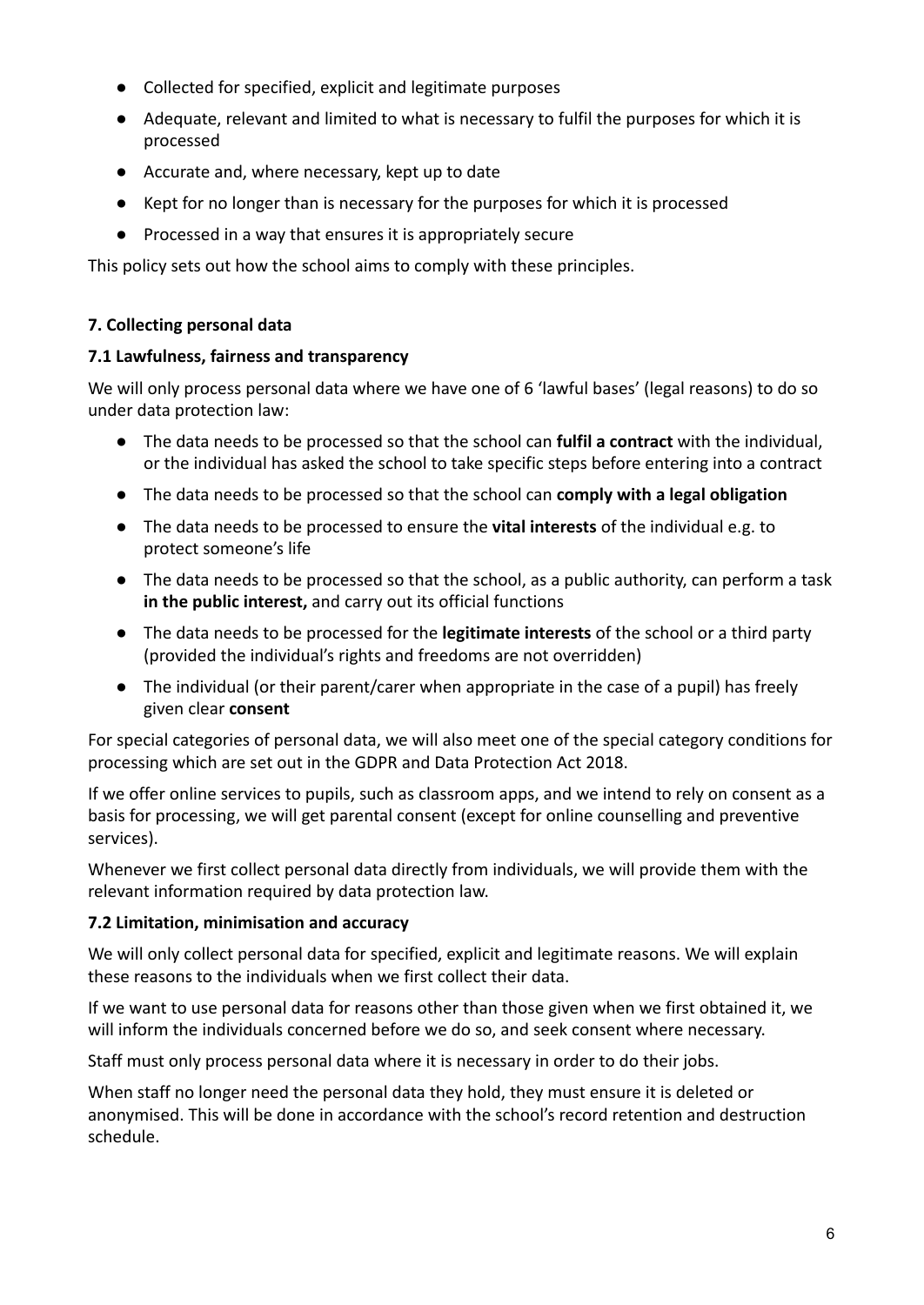### **8. Sharing personal data**

We will not normally share personal data with anyone else, but may do so where:

- There is an issue with a pupil or parent/carer that puts the safety of our staff at risk
- We need to liaise with other agencies we will seek consent as necessary before doing this
- Our suppliers or contractors need data to enable us to provide services to our staff and pupils – for example, IT companies. When doing this, we will:
	- o Only appoint suppliers or contractors which can provide sufficient guarantees that they comply with data protection law
	- o Establish a data sharing agreement with the supplier or contractor, either in the contract or as a standalone agreement, to ensure the fair and lawful processing of any personal data we share
	- o Only share data that the supplier or contractor needs to carry out their service, and information necessary to keep them safe while working with us

We will also share personal data with law enforcement and government bodies where we are legally required to do so, including for:

- The prevention or detection of crime and/or fraud
- The apprehension or prosecution of offenders
- The assessment or collection of tax owed to HMRC
- In connection with legal proceedings
- Where the disclosure is required to satisfy our safeguarding obligations
- Research and statistical purposes, as long as personal data is sufficiently anonymised or consent has been provided

We may also share personal data with emergency services and local authorities to help them to respond to an emergency situation that affects any of our pupils or staff.

Where we transfer personal data internationally, we will do so in accordance with UK data protection law.

#### **9. Subject access requests and other rights of individuals**

#### **9.1 Subject access requests**

Individuals have a right to make a 'subject access request' to gain access to personal information that the school holds about them. This includes:

- Confirmation that their personal data is being processed
- Access to a copy of the data
- The purposes of the data processing
- The categories of personal data concerned
- Who the data has been, or will be, shared with
- How long the data will be stored for, or if this isn't possible, the criteria used to determine this period
- The source of the data, if not the individual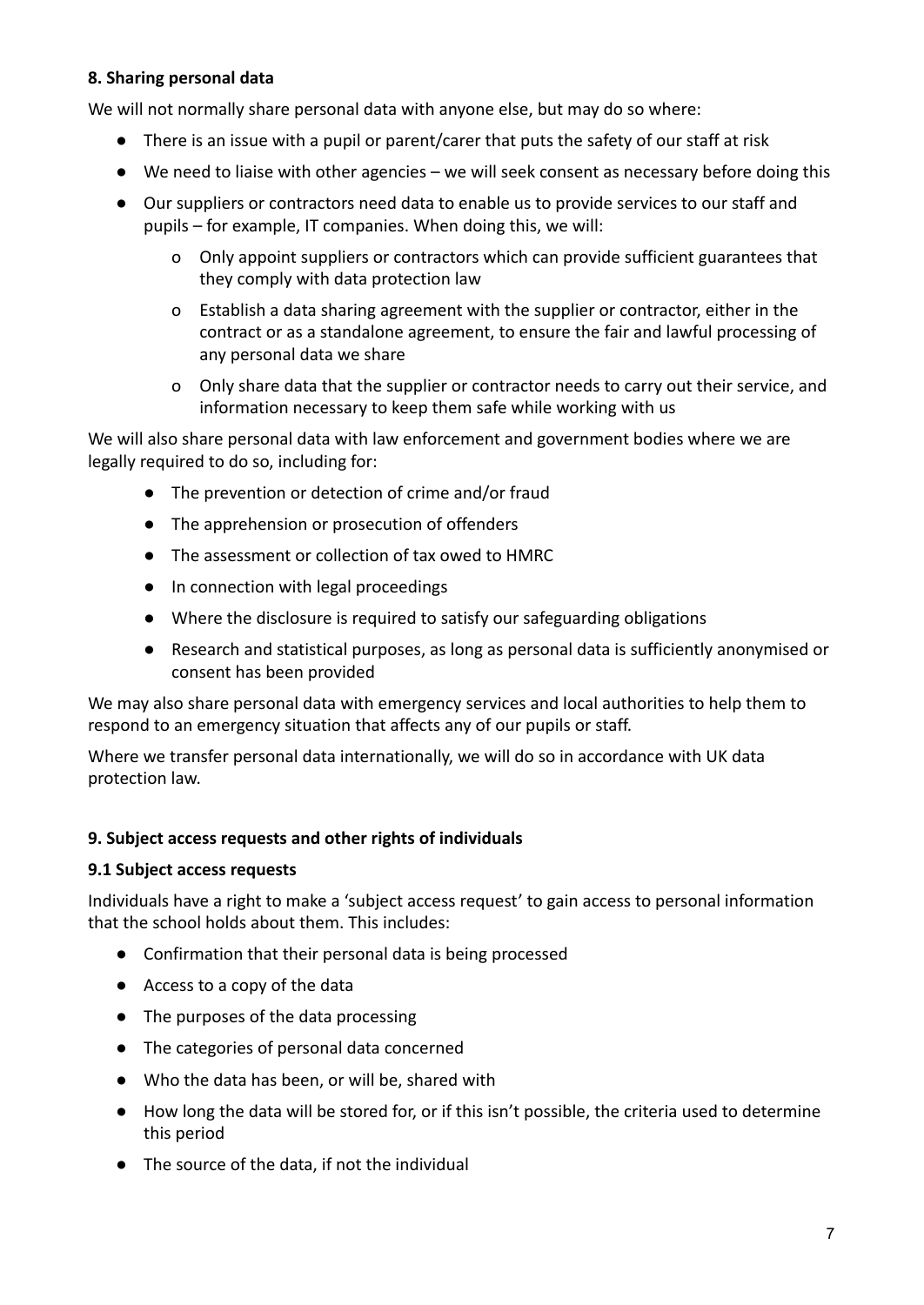● Whether any automated decision-making is being applied to their data, and what the significance and consequences of this might be for the individual

Subject access requests must be submitted to the DPO either verbally, by letter or email. They should include:

- Name of individual
- Correspondence address
- Contact number and email address
- Details of the information requested

If staff receive a subject access request they must immediately forward it to the DPO.

#### **9.2 Children and subject access requests**

Personal data about a child belongs to that child, and not the child's parents or carers. For a parent or carer to make a subject access request with respect to their child, the child must either be unable to understand their rights and the implications of a subject access request, or have given their consent.

Children below the age of 12 are generally not regarded to be mature enough to understand their rights and the implications of a subject access request. Therefore, most subject access requests from parents or carers of pupils at our school may be granted without the express permission of the pupil. This is not a rule and a pupil's ability to understand their rights will always be judged on a case-by-case basis.

### **9.3 Responding to subject access requests**

When responding to requests, we:

- May ask the individual to provide 2 forms of identification
- May contact the individual via phone to confirm the request was made
- Will respond without delay and within 1 month of receipt of the request
- Will provide the information free of charge
- May tell the individual we will comply within 3 months of receipt of the request, where a request is complex or numerous. We will inform the individual of this within 1 month, and explain why the extension is necessary

We will not disclose information if it:

- Might cause serious harm to the physical or mental health of the pupil or another individual
- Would reveal that the child is at risk of abuse, where the disclosure of that information would not be in the child's best interests
- Is contained in adoption or parental order records
- Is given to a court in proceedings concerning the child

If the request is unfounded or excessive, we may refuse to act on it, or charge a reasonable fee which takes into account administrative costs.

A request will be deemed to be unfounded or excessive if it is repetitive, or asks for further copies of the same information.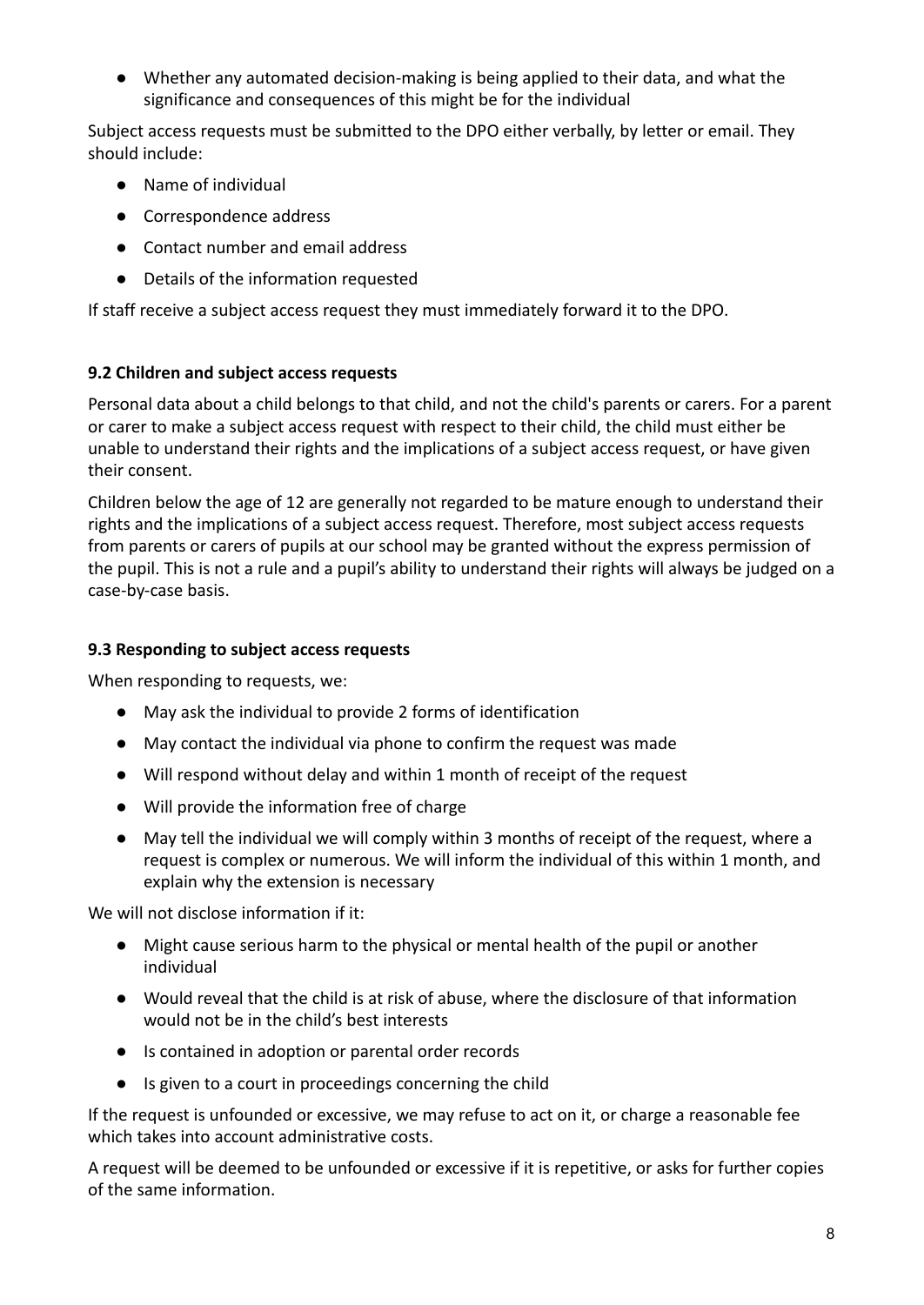When we refuse a request, we will tell the individual why, and tell them they have the right to complain to the ICO.

## **9.4 Other data protection rights of the individual**

In addition to the right to make a subject access request (see above), and to receive information when we are collecting their data about how we use and process it (see section 7), individuals also have the right to:

- Withdraw their consent to processing at any time
- Ask us to rectify, erase or restrict processing of their personal data, or object to the processing of it (in certain circumstances)
- Prevent use of their personal data for direct marketing
- Challenge processing which has been justified on the basis of public interest
- Request a copy of agreements under which their personal data is transferred outside of the European Economic Area
- Object to decisions based solely on automated decision making or profiling (decisions taken with no human involvement, that might negatively affect them)
- Prevent processing that is likely to cause damage or distress
- Be notified of a data breach in certain circumstances
- Make a complaint to the ICO
- Ask for their personal data to be transferred to a third party in a structured, commonly used and machine-readable format (in certain circumstances)

Individuals should submit any request to exercise these rights to the DPO. If staff receive such a request, they must immediately forward it to the DPO.

#### **10. Parental requests to see the educational record**

Parents, or those with parental responsibility, have a legal right to free access to their child's educational record (which includes most information about a pupil) within 15 school days of receipt of a written request.

If the request is for a copy of the educational record, the school may charge a fee to cover the cost of supplying it.

This right applies as long as the pupil concerned is aged under 18.

There are certain circumstances in which this right can be denied, such as if releasing the information might cause serious harm to the physical or mental health of the pupil or another individual, or if it would mean releasing exam marks before they are officially announced.

## **11. Biometric recognition systems**

As a school, we do not use biometric recognition

## **12. CCTV**

As a school, we do not currently use CCTV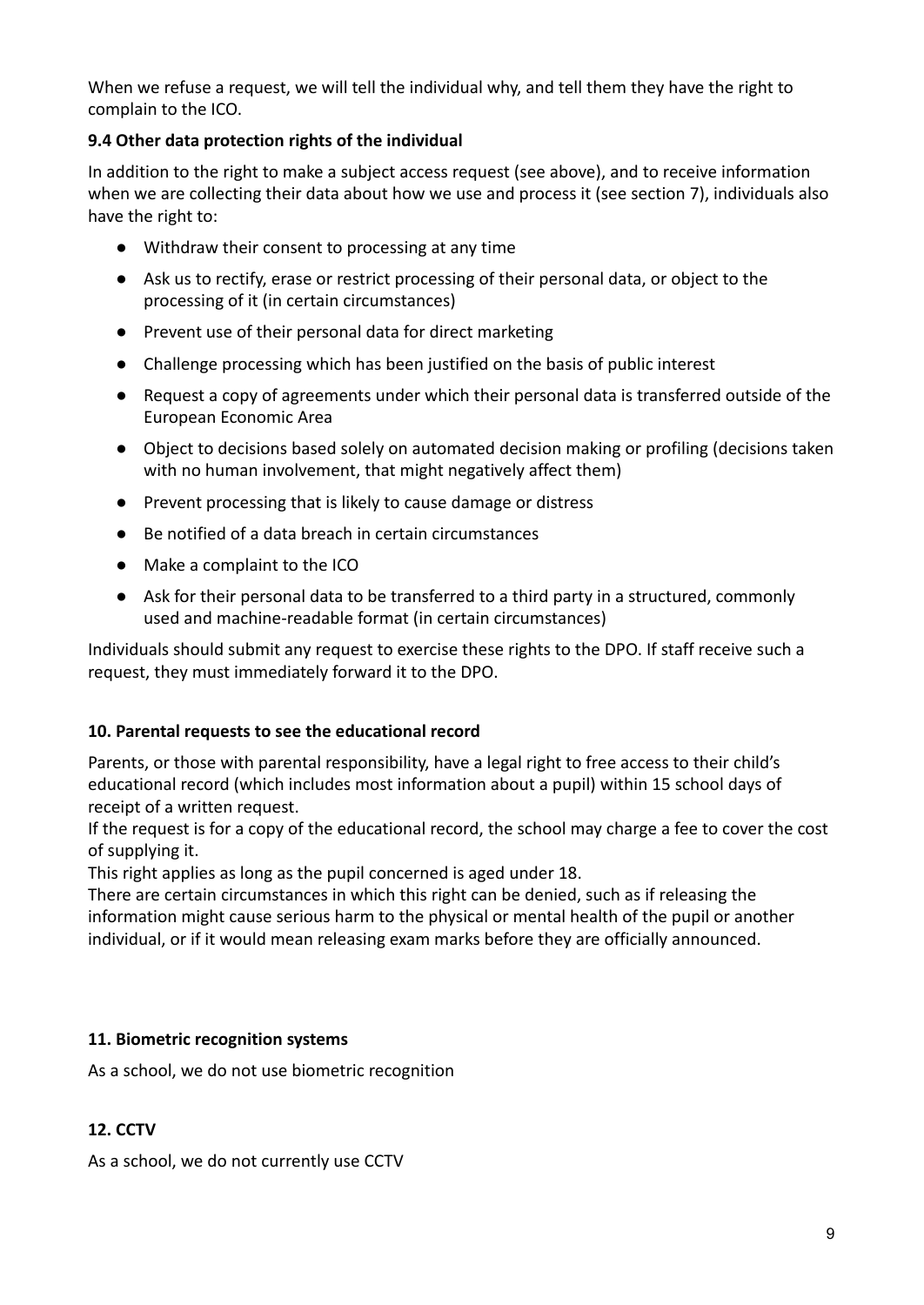## **13. Photographs and videos**

As part of our school activities, we may take photographs and record images of individuals within our school.

We will obtain written consent from parents/carers for photographs and videos to be taken of their child for communication, marketing and promotional materials. We will clearly explain how the photograph and/or video will be used to both the parent/carer and pupil.

Uses may include:

- Within school on notice boards and in school magazines, brochures, newsletters, etc.
- Outside of school by external agencies such as the school photographer, newspapers, campaigns
- Online on our school website

Consent can be refused or withdrawn at any time. If consent is withdrawn, we will delete the photograph or video and not distribute it further.

When using photographs and videos in this way we will not accompany them with any other personal information about the child, to ensure they cannot be identified.

Any photographs and videos taken by parents/carers at school events for their own personal use are not covered by data protection legislation. However, we will ask that photos or videos with other pupils are not shared publicly on social media for safeguarding reasons, unless all the relevant parents/carers have agreed to this.

## **14. Data protection by design and default**

We will put measures in place to show that we have integrated data protection into all of our data processing activities, including:

- Appointing a suitably qualified DPO, and ensuring they have the necessary resources to fulfil their duties and maintain their expert knowledge
- Only processing personal data that is necessary for each specific purpose of processing, and always in line with the data protection principles set out in relevant data protection law (see section 6)
- Completing privacy impact assessments where the school's processing of personal data presents a high risk to rights and freedoms of individuals, and when introducing new technologies (the DPO will advise on this process)
- Integrating data protection into internal documents including this policy, any related policies and privacy notices
- Regularly training members of staff on data protection law, this policy, any related policies and any other data protection matters; we will also keep a record of attendance
- Regularly conducting reviews and audits to test our privacy measures and make sure we are compliant
- Maintaining records of our processing activities, including:
	- o For the benefit of data subjects, making available the name and contact details of our school and DPO and all information we are required to share about how we use and process their personal data (via our privacy notices)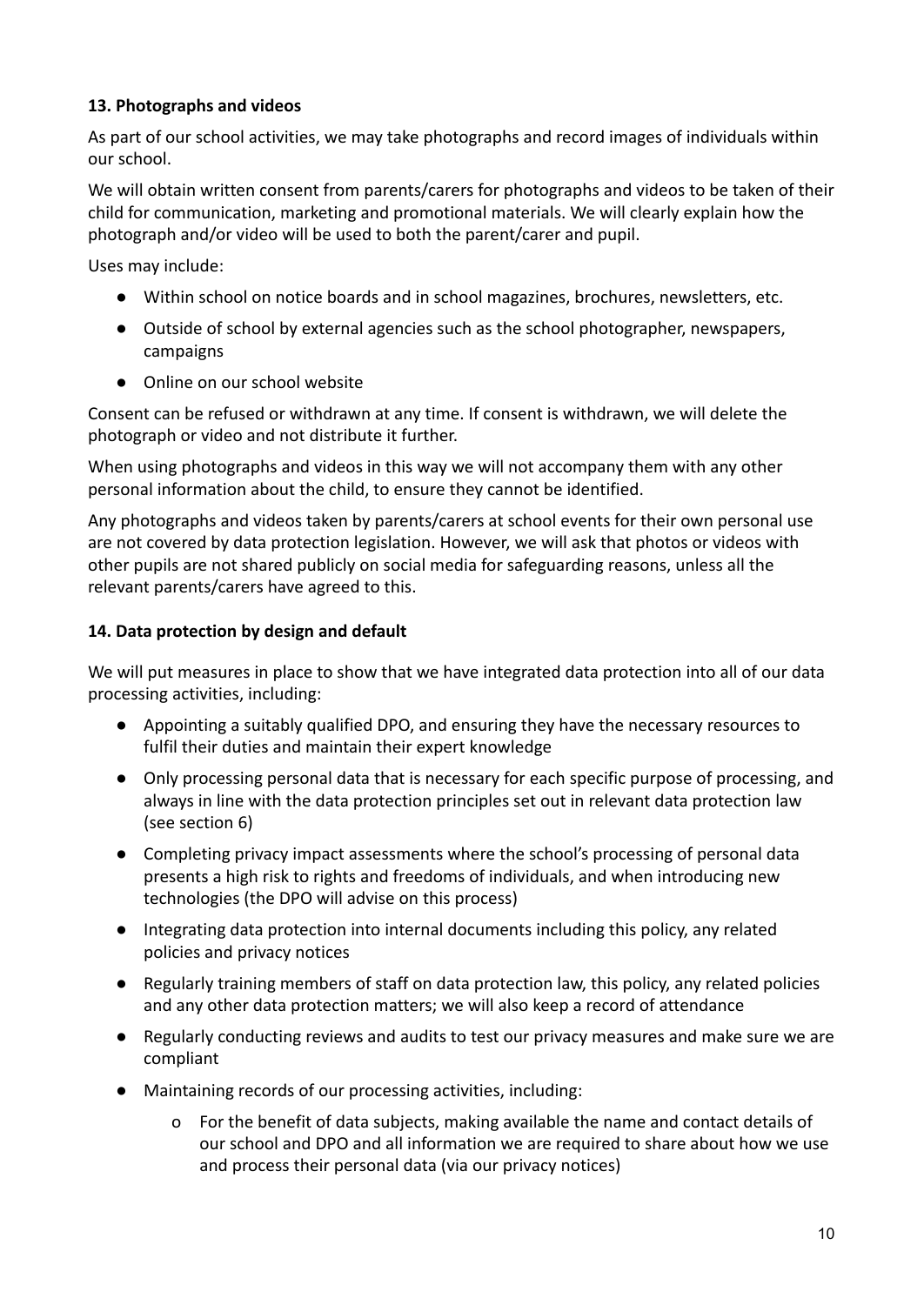o For all personal data that we hold, maintaining an internal record of the type of data, data subject, how and why we are using the data, any third-party recipients, how and why we are storing the data, retention periods and how we are keeping the data secure

## **15. Data security and storage of records**

We will protect personal data and keep it safe from unauthorised or unlawful access, alteration, processing or disclosure, and against accidental or unlawful loss, destruction or damage.

In particular:

- Paper-based records and portable electronic devices, such as chromebooks and hard drives that contain sensitive personal data are kept under lock and key when not in use
- Papers containing confidential personal data must not be left on office and classroom desks, on staff room tables, pinned to notice/display boards, or left anywhere else where there is general access. Limited medical information for use in an emergency is on a noticeboard in the staff room which does not have general access.
- Where personal information needs to be taken off site, staff must sign it in and out from the school office
- Passwords that are ideally 8 characters long containing letters and numbers are used to access school computers, laptops and other electronic devices. Staff and pupils are reminded to change their passwords at regular intervals and ensure that individuals are logged off after use.
- No removable media is used for personal data. All information is stored securely via google docs with cloud based storage.
- Staff, pupils and governors should not store personal data on their personal devices but use the secure school cloud storage
- Where we need to share personal data with a third party, we carry out due diligence and take reasonable steps to ensure it is stored securely and adequately protected (see section 8)

## **16. Disposal of records**

Personal data that is no longer needed will be disposed of securely. Personal data that has become inaccurate or out of date will also be disposed of securely, where we cannot or do not need to rectify or update it.

For example, we will shred or incinerate paper-based records, and overwrite or delete electronic files. We may also use a third party to safely dispose of records on the school's behalf. If we do so, we will require the third party to provide sufficient guarantees that it complies with data protection law.

## **17. Personal data breaches**

The school will make all reasonable endeavours to ensure that there are no personal data breaches.

In the unlikely event of a suspected data breach, we will follow the procedure set out in appendix 1.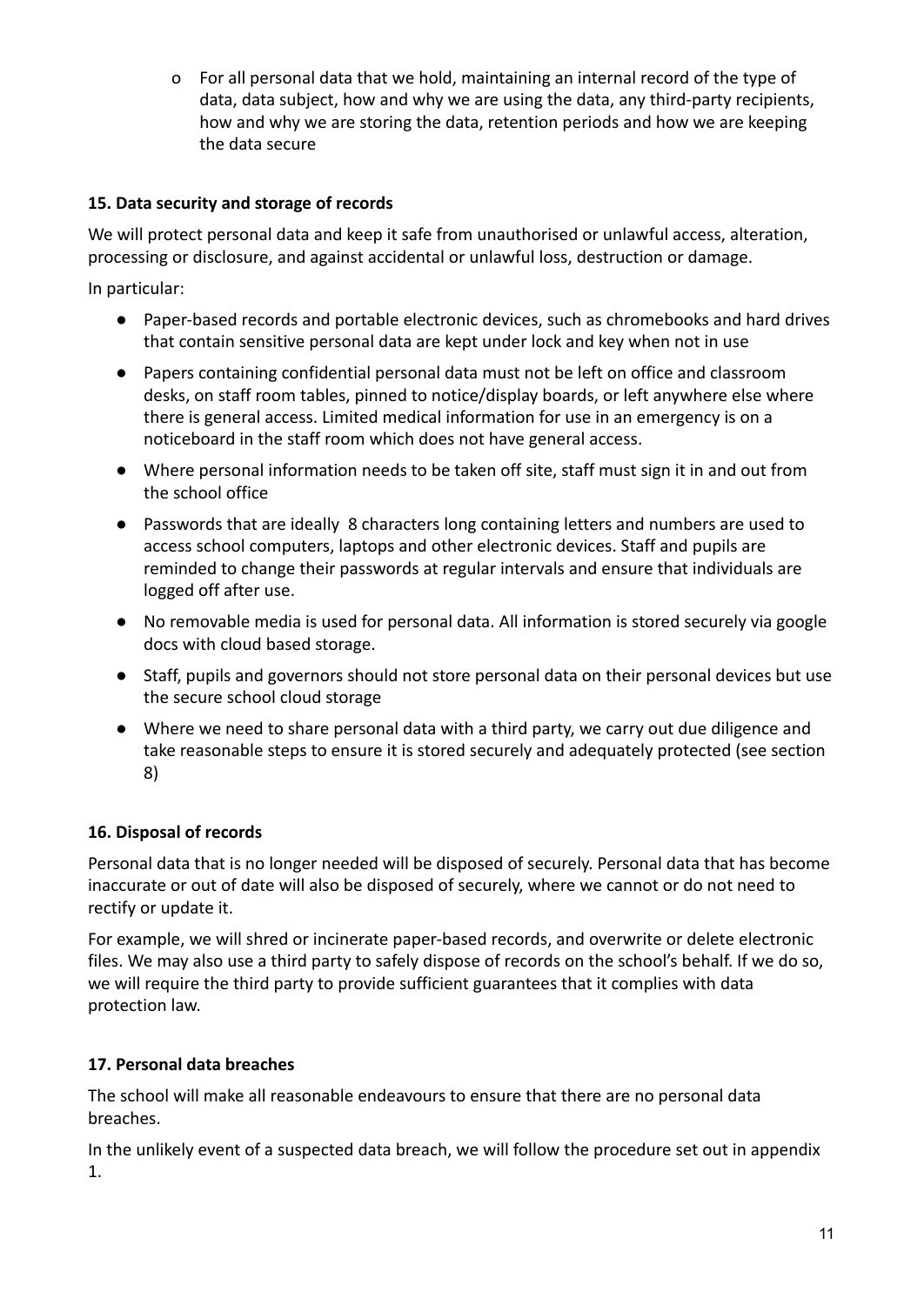When appropriate, we will report the data breach to the ICO within 72 hours. Such breaches in a school context may include, but are not limited to:

- A non-anonymised data set being published on the school website which shows the exam results of pupils eligible for the pupil premium
- Safeguarding information being made available to an unauthorised person
- The theft of a school laptop containing non-encrypted personal data about pupils

## **18. Training**

All staff and governors are provided with data protection training as part of their induction process.

Data protection will also form part of continuing professional development, where changes to legislation, guidance or the school's processes make it necessary.

## **19. Monitoring arrangements**

The DPO and Full Governing Board are responsible for monitoring and reviewing this policy.

This policy will be reviewed and updated if necessary when the Data Protection Bill receives royal assent and becomes law (as the Data Protection Act 2018) – if any changes are made to the bill that affect our school's practice. Otherwise, or from then on, this policy will be reviewed annually .

## **20. Links with other policies**

This data protection policy is linked to our:

● Freedom of information publication scheme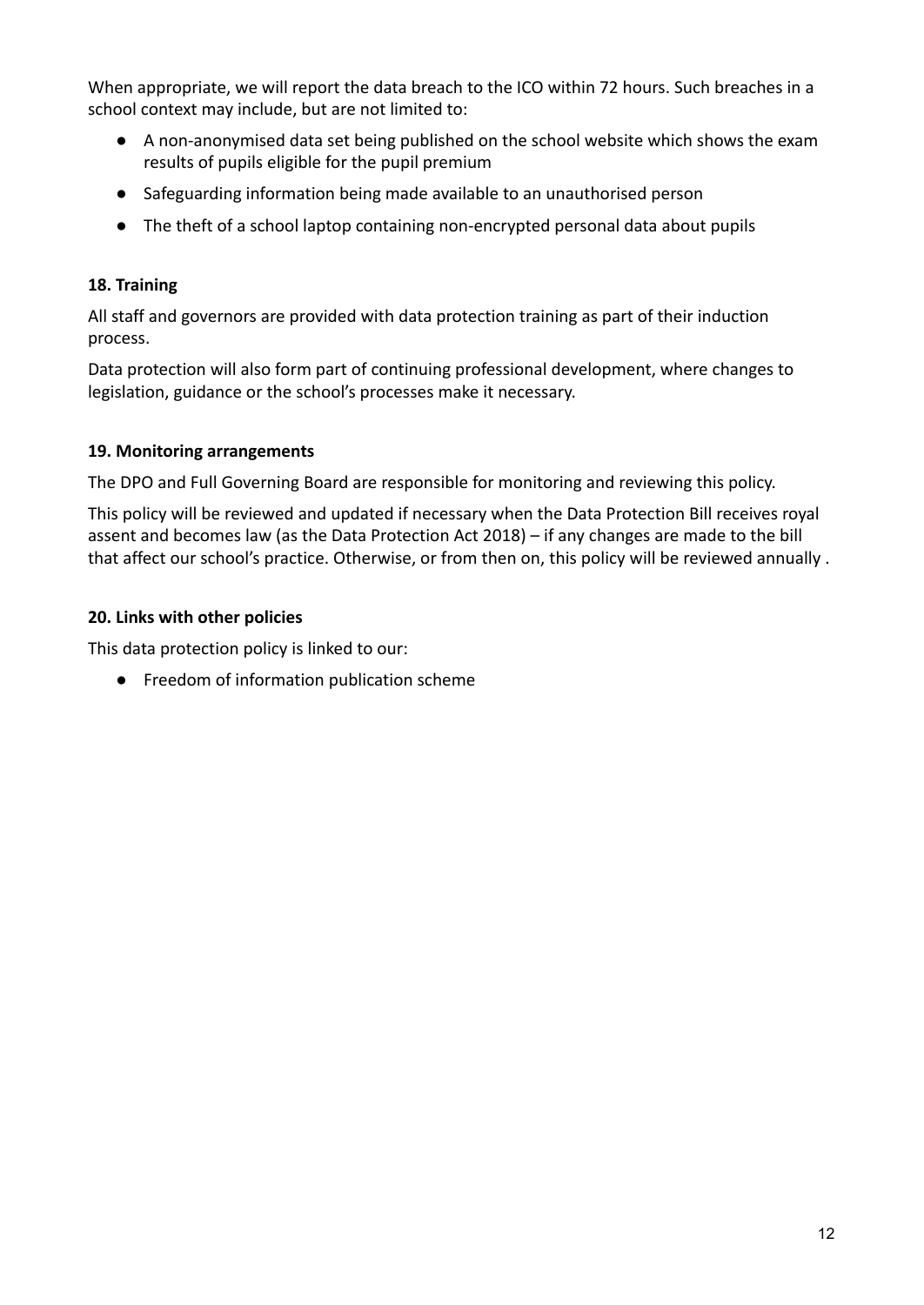#### **Appendix 1: Personal data breach procedure**

This procedure is based on [guidance on personal data](https://ico.org.uk/for-organisations/guide-to-the-general-data-protection-regulation-gdpr/personal-data-breaches/) breaches produced by the ICO.

- On finding or causing a breach, or potential breach, the staff member or data processor must immediately notify the DPO by email to [schoolbusinessmanager@harwellprimaryschool.co.uk](mailto:schoolbusinessmanager@harwellprimaryschool.co.uk) marked 'urgent DPO'
- The DPO will investigate the report, and determine whether a breach has occurred. To decide, the DPO will consider whether personal data has been accidentally or unlawfully:
	- o Lost
	- o Stolen
	- o Destroyed
	- o Altered
	- o Disclosed or made available where it should not have been
	- o Made available to unauthorised people
- Staff and governors will cooperate with the investigation (including allowing access to information and responding to questions). The investigation will not be treated as a disciplinary investigation
- If a breach has occurred or it is considered to be likely that is the case, the DPO will alert the headteacher and the chair of governors
- The DPO will make all reasonable efforts to contain and minimise the impact of the breach, assisted by relevant staff members or data processors where necessary. (Actions relevant to specific data types are set out at the end of this procedure)
- The DPO will assess the potential consequences, based on how serious they are, and how likely they are to happen before and after the implementation of steps to mitigate the consequences
- The DPO will work out whether the breach must be reported to the ICO and the individuals affected using the ICO's [self-assessment tool](https://ico.org.uk/for-organisations/report-a-breach/personal-data-breach-assessment/).
- The DPO will document the decision (either way), in case it is challenged at a later date by the ICO or an individual affected by the breach. Documented decisions are stored in GDPRiS
- Where the ICO must be notified, the DPO will do this via the ['report a breach' page of the](https://ico.org.uk/for-organisations/report-a-breach/) [ICO website](https://ico.org.uk/for-organisations/report-a-breach/) within 72 hours. As required, the DPO will set out:
	- o A description of the nature of the personal data breach including, where possible:
		- The categories and approximate number of individuals concerned
		- The categories and approximate number of personal data records concerned
	- o The name and contact details of the DPO
	- o A description of the likely consequences of the personal data breach
	- o A description of the measures that have been, or will be taken, to deal with the breach and mitigate any possible adverse effects on the individual(s) concerned
- If all the above details are not yet known, the DPO will report as much as they can within 72 hours. The report will explain that there is a delay, the reasons why, and when the DPO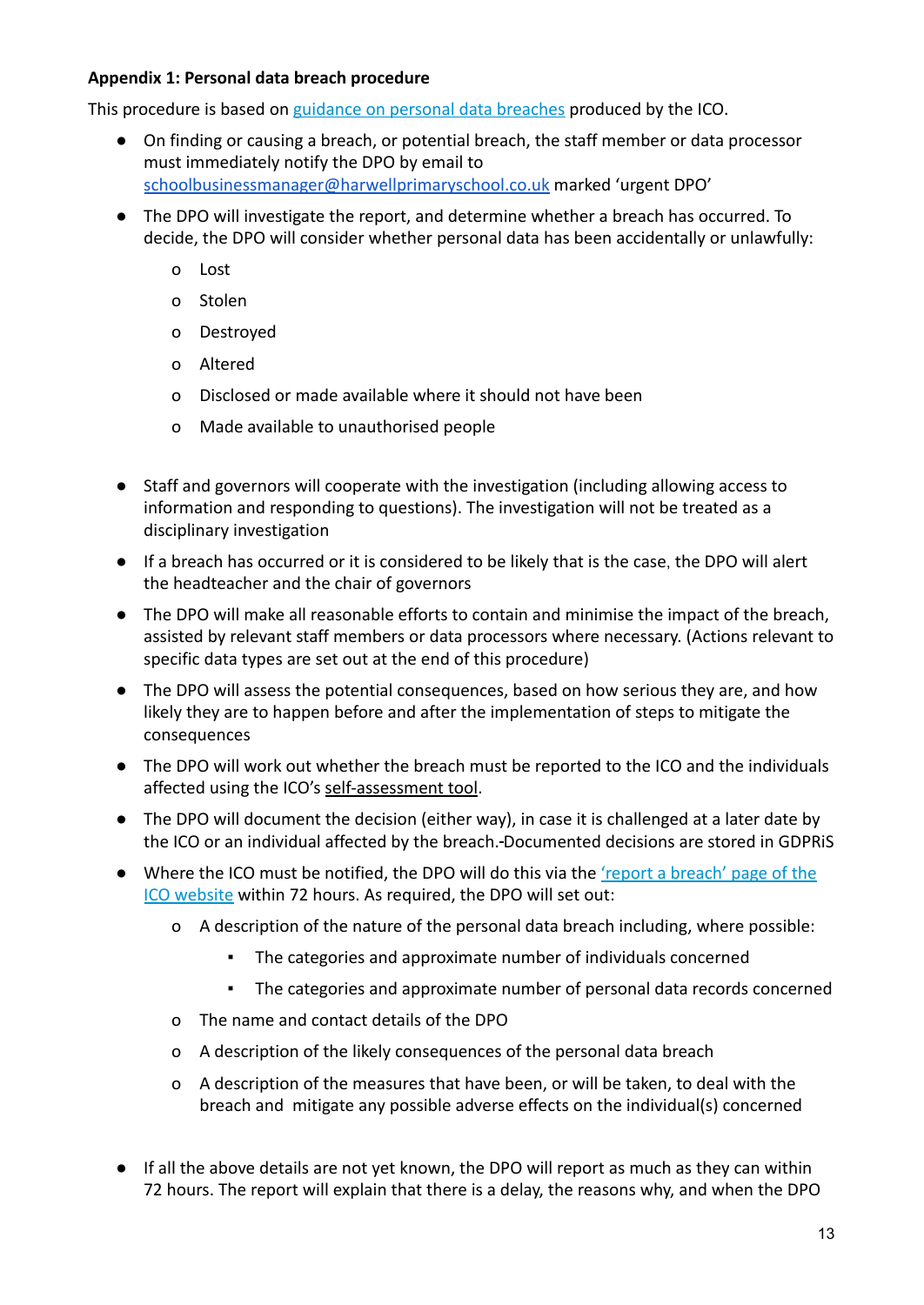expects to have further information. The DPO will submit the remaining information as soon as possible

- The DPO will also assess the risk to individuals, again based on the severity and likelihood of potential or actual impact. If the risk is high, the DPO will promptly inform, in writing, all individuals whose personal data has been breached. This notification will set out:
	- A description, in clear and plain language, of the nature of the personal data breach
	- The name and contact details of the DPO
	- A description of the likely consequences of the personal data breach
	- $\circ$  A description of the measures that have been, or will be, taken to deal with the data breach and mitigate any possible adverse effects on the individual(s) concerned
- The DPO will consider, in light of the investigation and any engagement with affected individuals, whether to notify any relevant third parties who can help mitigate the loss to individuals – for example, the police, insurers, banks or credit card companies
- The DPO will document each breach, irrespective of whether it is reported to the ICO. For each breach, this record will include the:
	- Facts and cause
	- Effects
	- Action taken to contain it and ensure it does not happen again (such as establishing more robust processes or providing further training for individuals)

Records of all breaches will be stored in GDPRiS

The DPO and headteacher will meet to review what happened and how it can be stopped from happening again. This meeting will happen as soon as reasonably possible

The DPO and headteacher will meet as necessary to assess recorded data breaches and identify any trends or patterns requiring action by the school to reduce risks of future breaches

## **Actions to minimise the impact of data breaches**

We will take the actions set out below to mitigate the impact of different types of data breach, focusing especially on breaches involving particularly risky or sensitive information. We will review the effectiveness of these actions and amend them as necessary after any data breach.

#### *Sensitive information being disclosed via email (including safeguarding records)*

- *● If special category data (sensitive information) is accidentally made available via email to unauthorised individuals, the sender must attempt to recall the email as soon as they become aware of the error*
- *● Members of staff who receive personal data sent in error must alert the sender and the DPO as soon as they become aware of the error*